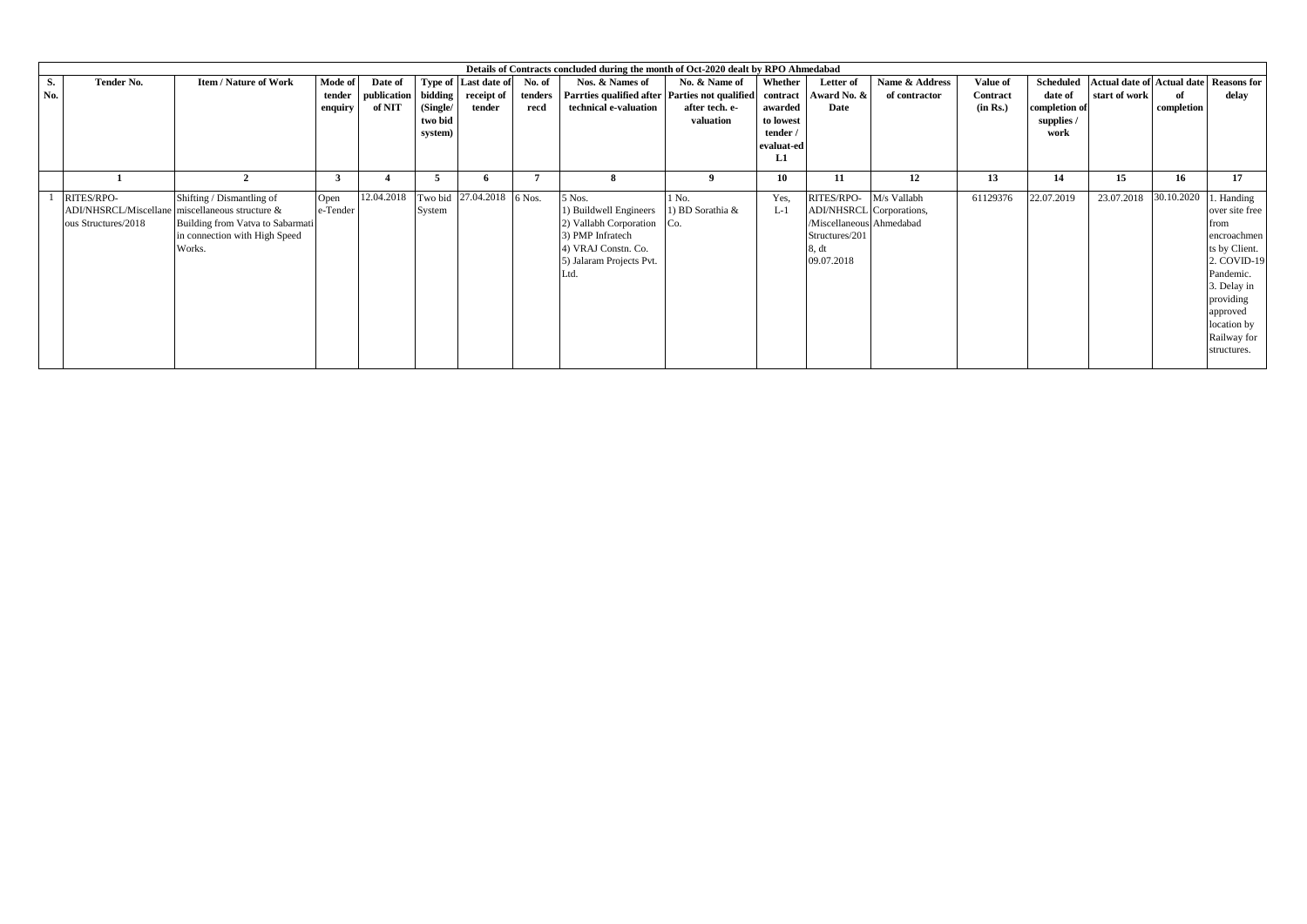|           | Details of Contracts concluded during the month of March-2021 dealt by RPO Ahmedabad |                                                                                                                                                               |                              |                                  |                                |                                      |                           |                                                                                                                                                                                                                                                                                                                                                                                                                                                                                                                                                                                                                   |                                                                        |                                           |                                                                                           |                                                                                                          |                                  |                                           |                                           |                                        |                                                                                                                                                                                                                                     |
|-----------|--------------------------------------------------------------------------------------|---------------------------------------------------------------------------------------------------------------------------------------------------------------|------------------------------|----------------------------------|--------------------------------|--------------------------------------|---------------------------|-------------------------------------------------------------------------------------------------------------------------------------------------------------------------------------------------------------------------------------------------------------------------------------------------------------------------------------------------------------------------------------------------------------------------------------------------------------------------------------------------------------------------------------------------------------------------------------------------------------------|------------------------------------------------------------------------|-------------------------------------------|-------------------------------------------------------------------------------------------|----------------------------------------------------------------------------------------------------------|----------------------------------|-------------------------------------------|-------------------------------------------|----------------------------------------|-------------------------------------------------------------------------------------------------------------------------------------------------------------------------------------------------------------------------------------|
| S.<br>No. | <b>Tender No.</b>                                                                    | <b>Item/Nature of Work</b>                                                                                                                                    | Mode of<br>tender<br>enquiry | Date of<br>publication<br>of NIT | Type of<br>bidding<br>(Single/ | Last date of<br>receipt of<br>tender | No. of<br>tenders<br>recd | Nos. & Names of<br>Parrties qualified after Parties not qualified<br>technical e-valuation                                                                                                                                                                                                                                                                                                                                                                                                                                                                                                                        | No. & Name of<br>after tech. e-                                        | Whether<br>contract<br>awarded            | Letter of<br>Award No. &<br>Date                                                          | Name & Address<br>of contractor                                                                          | Value of<br>Contract<br>(in Rs.) | <b>Scheduled</b><br>date of<br>completion | <b>Actual date</b><br>of start of<br>work | <b>Actual date</b><br>of<br>completion | <b>Reasons for</b><br>delay                                                                                                                                                                                                         |
|           |                                                                                      |                                                                                                                                                               |                              |                                  | two bid<br>system)             |                                      |                           |                                                                                                                                                                                                                                                                                                                                                                                                                                                                                                                                                                                                                   | valuation                                                              | to lowest<br>tender /<br>evaluat-ed<br>L1 |                                                                                           |                                                                                                          |                                  | of supplies /<br>work                     |                                           |                                        |                                                                                                                                                                                                                                     |
|           | -1                                                                                   | $\overline{2}$                                                                                                                                                | $\mathbf{3}$                 | $\overline{4}$                   | $5^{\circ}$                    | 6                                    | $7\phantom{.0}$           | 8                                                                                                                                                                                                                                                                                                                                                                                                                                                                                                                                                                                                                 | 9                                                                      | 10                                        | 11                                                                                        | 12                                                                                                       | 13                               | 14                                        | 15                                        | 16                                     | 17                                                                                                                                                                                                                                  |
|           | RITES/RPO-<br>ADI/NHSRCL/CONCOR/<br>DCT-KHD/2018                                     | Construction of Pavement, Track Open<br>work, warehouses, Admin<br>Building, E&M works and other<br>miscellaneous works at Khodiyar,<br>Gandhinagar, Gujarat. | e-Tender                     | 09.03.2018                       | Two bid<br>System              | 03.04.2018                           | 11 Nos.                   | 9 Nos.<br>1) 3/11 SCC<br>Infrastructure Pvt. Ltd.<br>2)4/11 S&P-Creative JV 2) 2/11 Rachna<br>3) 5/11 Rishabh Constn. Construction &<br>P.Ltd. & Bharat Spun<br>Pipe & Constn.Co. JV, JV<br>4) 6/11 Natvar Constn.<br>Co. & N.S. Patel JV<br>5) 7/11 J.K. Associates,<br>Sanjeev Kumar Goyal<br>Contractor & NMC<br>Industries Pvt. Ltd. JV<br>6) $8/11$ Ravi Infra -<br>Sanwariya JV<br>7) 9/11 PMP Infratech<br>Pvt. Ltd. & Shanti<br>Construction Co. JV<br>8) 10/11 Track &<br>Towers Infratech (P)<br>Ltd. & Raksy Infra<br>P.Ltd. JV<br>9) 11/11 Jalaram<br>Projects P.Ltd. & Jayesh<br>Construction Co. JV | 2 Nos.<br>1) 1/11 N.S.<br>Associates Pvt. Ltd.<br>Miral Infrastructure | Yes,<br>$L-1$                             | RITES/RPO-<br><b>ADI/NHSRCL</b><br>/CONCOR/D<br>CT-<br>KHD/2018, dt M/s NMC<br>13.06.2018 | $M/s$ J.K.<br>Associates, M/s<br>Sanjeev Kumar<br>Goyal Vontractor &<br>Industries Pvt. Ltd.<br>JV Mansa | 492722614                        | 26.04.2019                                | 27.06.2018                                | 31.03.2021 1                           | Addition/chan<br>ges in scope of<br>work.<br>2. Delay in<br>shifting OFC<br>cable by<br>Railways.<br>3. Changes in<br>drawings by<br>user<br>department.<br>4. COVID-19<br>pandemic.<br>5. Delay in<br>NOC from fire<br>department. |
|           | RITES/RPO-<br>ous Structure/2018                                                     | RUB-1 near Sabarmati Cricket<br>ADI/NHSRCL/Miscellane ground of Western Railway (WR) e-Tender                                                                 | Open                         | 21.09.2018                       | System                         | Two bid 22.10.2018                   | 4 Nos.                    | 4 Nos.<br>1) 1/4 LR Patel & Co.<br>2) 2/4 Mohanlal<br>Maganlal Kakrecha<br>3) 3/4Chetan Constn.Co.<br>4) 4/4 Radhe Associates                                                                                                                                                                                                                                                                                                                                                                                                                                                                                     | $\text{NIL}$                                                           | Yes,<br>$L-1$                             | RITES/RPO-<br><b>ADI/NHSRCL</b><br>/RUB/SBI/201<br>8 dt<br>07.12.2018                     | M/s Chetan<br>Construction Co.                                                                           | 109268799                        | 21.08.2019                                | 22.12.2018                                | 15.03.2021                             | 1. COVID-19<br>Pandemic.<br>Addition/chan<br>ges in scope of<br>work<br>3. Delay in<br>removal of<br>existing<br>structures.                                                                                                        |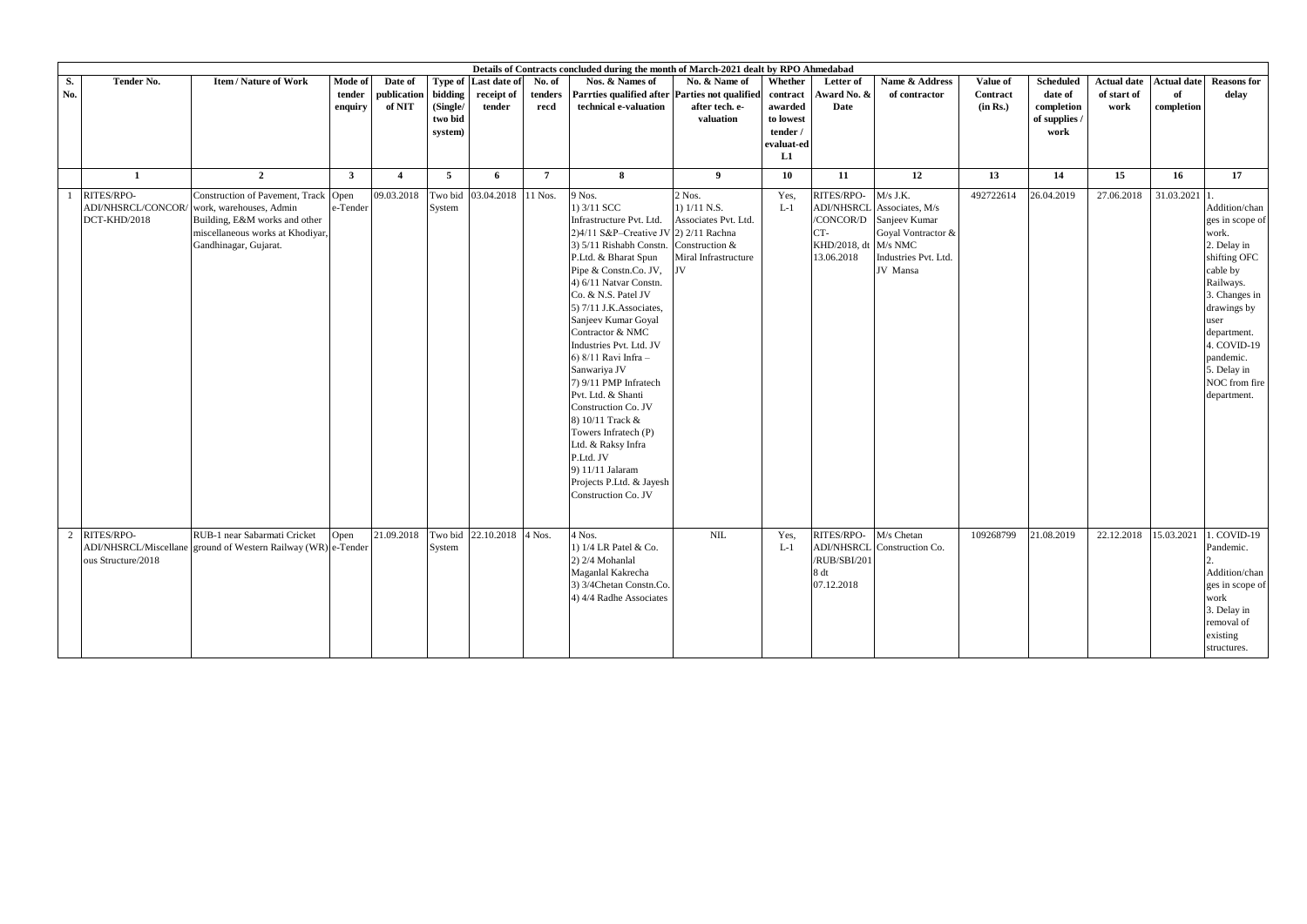|     |            |                                                    |                         |             |          |                           |        | Details of Contracts concluded during the month of June-2021 dealt by RPO Ahmedabad |                |                  |            |                                   |           |               |                    |            |                                |
|-----|------------|----------------------------------------------------|-------------------------|-------------|----------|---------------------------|--------|-------------------------------------------------------------------------------------|----------------|------------------|------------|-----------------------------------|-----------|---------------|--------------------|------------|--------------------------------|
| S.  | Tender No. | <b>Item/Nature of Work</b>                         | Mode of                 | Date of     |          | Type of Last date of      | No. of | Nos. & Names of                                                                     | No. & Name of  | Whether          | Letter of  | Name & Address                    | Value of  | Scheduled     | <b>Actual date</b> |            | <b>Actual date Reasons for</b> |
| No. |            |                                                    | tender                  | publication |          | bidding receipt of        |        | tenders Parrties qualified after Parties not qualified contract Award No. &         |                |                  |            | of contractor                     | Contract  | date of       | of start of        | of         | delay                          |
|     |            |                                                    | enquiry                 | of NIT      | (Single/ | tender                    | recd   | technical e-valuation                                                               | after tech. e- | awarded          | Date       |                                   | (in Rs.)  | completion    | work               | completion |                                |
|     |            |                                                    |                         |             | two bid  |                           |        |                                                                                     | valuation      | to lowest        |            |                                   |           | of supplies / |                    |            |                                |
|     |            |                                                    |                         |             | system)  |                           |        |                                                                                     |                | tender /         |            |                                   |           | work          |                    |            |                                |
|     |            |                                                    |                         |             |          |                           |        |                                                                                     |                | evaluat-ed<br>L1 |            |                                   |           |               |                    |            |                                |
|     |            |                                                    |                         |             |          |                           |        |                                                                                     |                |                  |            |                                   |           |               |                    |            |                                |
|     |            |                                                    | $\overline{\mathbf{3}}$ |             | 5        |                           |        | 8                                                                                   |                | 10               | 11         | 12                                | 13        | 14            | 15                 | 16         | 17                             |
|     | RITES/RPO- | Demolishing/Relocation of WR                       | Open                    | 12.12.2018  |          | Two bid 02.01.2019 2 Nos. |        | 2 Nos.                                                                              | $\rm NIL$      | Yes.             | RITES/RPO- | M/s Vasudev Power                 | 103922699 | 10.03.2020    | 11.03.2019         | 30.06.2021 | l. Approval                    |
|     |            | ADI/NHSRCL/GEU/2019 owned General Elect. Utilities | e-Tender                |             | System   |                           |        | 1) $1/2$ Tuaman                                                                     |                | $L-1$            |            | ADI/NHSRCL Pvt Ltd, Umiya         |           |               |                    |            | of drawings                    |
|     |            | Infringing HSR alignment in                        |                         |             |          |                           |        | Engineering Ltd.                                                                    |                |                  | /Power     | Nivas, Near                       |           |               |                    |            | from                           |
|     |            | Ahmedabad area at Ch. 485 to                       |                         |             |          |                           |        | 2) 2/2 Vasudev Power                                                                |                |                  |            | Infringe/2018 Resham Bhavan       |           |               |                    |            | Railways.                      |
|     |            | $Ch.508.172$ including                             |                         |             |          |                           |        | Ltd.                                                                                |                |                  |            | dt 25.02.2019 LalDarwaja, Station |           |               |                    |            | 2. COVID-                      |
|     |            | Maintenance yard of High Speed                     |                         |             |          |                           |        |                                                                                     |                |                  |            | Road                              |           |               |                    |            | 19                             |
|     |            | Rail Corridor.                                     |                         |             |          |                           |        |                                                                                     |                |                  |            | Surat-395003                      |           |               |                    |            | Pandemic.                      |
|     |            |                                                    |                         |             |          |                           |        |                                                                                     |                |                  |            | (Gujarat)                         |           |               |                    |            | 3. Delay in                    |
|     |            |                                                    |                         |             |          |                           |        |                                                                                     |                |                  |            |                                   |           |               |                    |            | NOC from                       |
|     |            |                                                    |                         |             |          |                           |        |                                                                                     |                |                  |            |                                   |           |               |                    |            | Statutory                      |
|     |            |                                                    |                         |             |          |                           |        |                                                                                     |                |                  |            |                                   |           |               |                    |            | Bodies.                        |
|     |            |                                                    |                         |             |          |                           |        |                                                                                     |                |                  |            |                                   |           |               |                    |            |                                |
|     |            |                                                    |                         |             |          |                           |        |                                                                                     |                |                  |            |                                   |           |               |                    |            |                                |
|     |            |                                                    |                         |             |          |                           |        |                                                                                     |                |                  |            |                                   |           |               |                    |            |                                |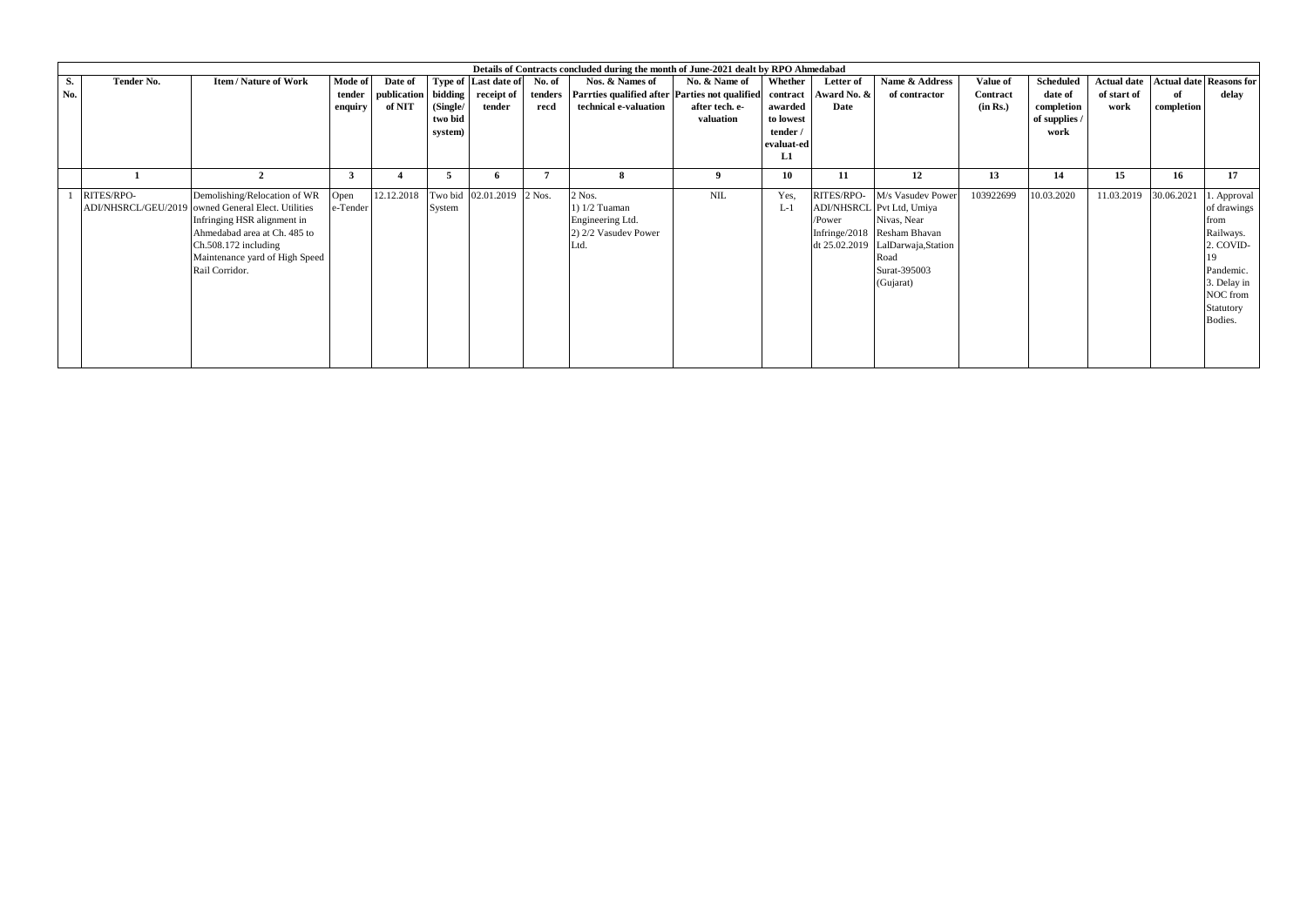| Details of Contracts concluded during the month of Nov-2021 dealt by RPO Ahmedabad<br>S.<br><b>Item/Nature of Work</b><br>Name & Address<br><b>Actual date</b><br>Tender No.<br>Mode of<br>Date of<br>Type of<br>Last date of<br>No. of<br>Nos. & Names of<br>No. & Name of<br>Whether<br>Letter of<br>Value of<br><b>Scheduled</b><br><b>Actual date</b> |                                                         |                                                                                                                                      |                   |                       |                                           |                      |                 |                                                                                                                                                                                                                                                                                                                                                                                                                                                                                                                                                                                              |                                                             |                                                                  |                                                          |                                                                              |                      |                                                |                     |                  |                                                                                                                                                                                                                                  |
|-----------------------------------------------------------------------------------------------------------------------------------------------------------------------------------------------------------------------------------------------------------------------------------------------------------------------------------------------------------|---------------------------------------------------------|--------------------------------------------------------------------------------------------------------------------------------------|-------------------|-----------------------|-------------------------------------------|----------------------|-----------------|----------------------------------------------------------------------------------------------------------------------------------------------------------------------------------------------------------------------------------------------------------------------------------------------------------------------------------------------------------------------------------------------------------------------------------------------------------------------------------------------------------------------------------------------------------------------------------------------|-------------------------------------------------------------|------------------------------------------------------------------|----------------------------------------------------------|------------------------------------------------------------------------------|----------------------|------------------------------------------------|---------------------|------------------|----------------------------------------------------------------------------------------------------------------------------------------------------------------------------------------------------------------------------------|
| No.                                                                                                                                                                                                                                                                                                                                                       |                                                         |                                                                                                                                      | tender<br>enquiry | publication<br>of NIT | bidding<br>(Single/<br>two bid<br>system) | receipt of<br>tender | tenders<br>recd | Parrties qualified after<br>technical e-valuation                                                                                                                                                                                                                                                                                                                                                                                                                                                                                                                                            | arties not qualified?<br>after tech. e-<br>valuation        | contract<br>awarded<br>to lowest<br>tender /<br>valuat-ed:<br>L1 | Award No. &<br>Date                                      | of contractor                                                                | Contract<br>(in Rs.) | date of<br>completion<br>of supplies /<br>work | of start of<br>work | of<br>completion | <b>Reasons for</b><br>delay                                                                                                                                                                                                      |
|                                                                                                                                                                                                                                                                                                                                                           | 1                                                       | $\overline{2}$                                                                                                                       | $\mathbf{3}$      | $\overline{4}$        | $5\overline{5}$                           | 6                    | $7\phantom{.0}$ | 8                                                                                                                                                                                                                                                                                                                                                                                                                                                                                                                                                                                            | 9                                                           | 10                                                               | 11                                                       | 12                                                                           | 13                   | 14                                             | 15                  | 16               | 17                                                                                                                                                                                                                               |
|                                                                                                                                                                                                                                                                                                                                                           | RITES/RPO-<br>ADI/NHSRCL/Sabarmati/<br>Store Depot/2018 | Construction of proposed Store<br>Depot, Scrap yard and associated e-Tender<br>Electrical works at Sabarmati.<br>Ahmedabad, Gujarat. | Open              | 30.03.2018            | Two bid<br>System                         | 27.04.2018           | 15 Nos.         | 14 Nos.<br>1) 2/15 P.R. Patel & Co<br>2) 3/15Shanti<br>Constn.Co.<br>3) 4/15 RJP<br>Infrastructure Pvt. Ltd.<br>4) 5/15 Saket Infra<br>Developers Pvt. Ltd.<br>5) 6/15Natvar Const.Co.<br>6) 7/15 Rishabh<br>Construction Pvt. Ltd.<br>7) 8/15 Gannon<br>Dunkerley & Co. Ltd.<br>8) 9/15 SCC<br>Infrastructures Pvt. Ltd.<br>9) 10/15 Malani<br>Construction Co.<br>10) 11/15 M.S. Khurana<br><b>Engineering Limited</b><br>11) 12/15 Ranjit<br><b>Buildcon Limited</b><br>12) 13/15 Som Projects<br>Pvt. Ltd.<br>13) 14/15<br>Dineshchandra<br>R.Agrawal Infra. P.Ltd.<br>14) 15/15 Rajdeep | 1 No.<br>1) 1/15 HSK Infra<br>Private Limited. New<br>Delhi | Yes,<br>$L-1$                                                    | RITES/RPO-<br>Depot/2018,<br>dt 27.06.2018               | M/s Malani<br>ADI/NHSRCL Construction Co.<br>/Sabarmati/Sto Rajkot, Gujarat. | 486819538            | 10.07.2019                                     | 11.07.2018          | 30.11.2021       | COVID-19<br>$\mathbf{11}$<br>pandemic.<br>Addition/chang<br>es in scope of<br>work.<br>3. Handing over<br>of site free from<br>encroachments.<br>4. Delay in<br>approval of<br>drawings/estim<br>from<br>ates<br>Client/Railways |
| $\overline{2}$                                                                                                                                                                                                                                                                                                                                            | RITES/RPO-<br>ADI/NHSRCL/CPOH/201                       | Construction of CPOH & DMC<br>for track machine and associated e-Tender<br>Electrical works at Vatva,<br>Ahmedabad, Gujarat          | Open              | 11.05.2018            | Two bid<br>System                         | 06.06.2018           | 6 Nos.          | 6 Nos.<br>1) 1/6 Iron Triangle Ltd.<br>& L.R.Patel & Co. JV<br>2) 2/6 Natvar Constn.Co.<br>& N.S Patel, JV<br>3) 3/6 N G Gadhiya<br>4) 4/6 Parth Infra.<br>P.Ltd., Milecon<br>Engg.P.Ltd & Krishna<br>Constn.Co., JV<br>5) 5/6 Shanti Constn.Co.<br>& PMP Infratech P.Ltd<br><b>IV</b><br>6) 6/6 Rishabh Constn.<br>P.Ltd. & Bharat Spun<br>Pipe & Co., JV                                                                                                                                                                                                                                   | $\text{NIL}$                                                | Yes.<br>$L-1$                                                    | RITES/RPO-<br>/CPOH/2018,<br>dt 01.08.2018 JV from Surat | M/s Natvar<br>ADI/NHSRCL Construction Co.<br>and M/s N.S Patel               | 471085421            | 14.08.2019                                     | 15.08.2018          | 30.11.2021       |                                                                                                                                                                                                                                  |